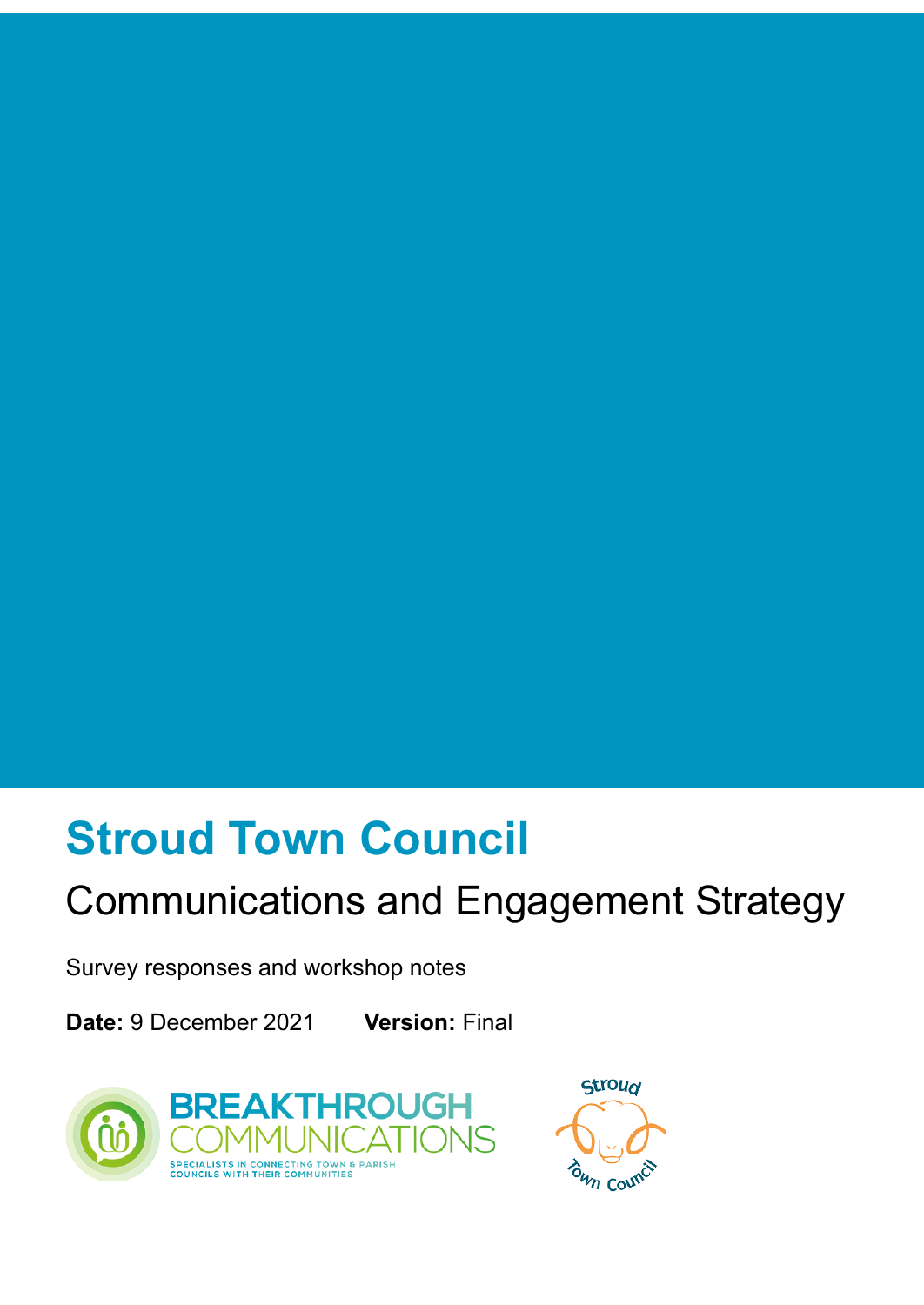# **Council-wide survey summary responses**

Breakthrough Communications has provided a summary of the responses to the Council-wide survey conducted in late September and early October 2021. The survey responses informed the content of the Communications Strategy and the recommendations made.

The raw survey response data has also been made available to the Council. It contains some personal data.

This information was presented to the workshops held on 12 October 2021 and 26 October 2021. The summary responses formed the starting points for discussions about different aspects of the Council's communications.

The survey was sent to all officers and elected Members of the Town Council. In total there were 25 views, 23 starts and 21 completions of the survey.

#### **How well do you feel you \*personally understand\* the Council's strategic goals and objectives? 1 being very poor and 10 very well.**

- Average response 7
- Number of responses five or above  $-20$

#### **Thinking about \*the purpose\* of the Council's communications, what do you believe its key communications objectives should be?**

- Clear communications breaking down barriers and simplification of language
- Have two-way conversations with the community
- Communication of priorities green / partnership work / community support
- Clear and targeted messages
- Highlight successes and positive news
- Set out the role of the Town Council updates on its work and priorities

#### **What are the ways in which you are aware that the Council currently communicates with the community?**

- Website 21 100%
- Press releases 20 95.2%
- Printed newsletters/leaflets 20 95.2%
- $\bullet$  Facebook 19 90.5%
- Noticeboards 17 81%
- Articles/content in local publications 15 71.4%
- Twitter 11 52.4%
- F-newsletter 8 38.1%



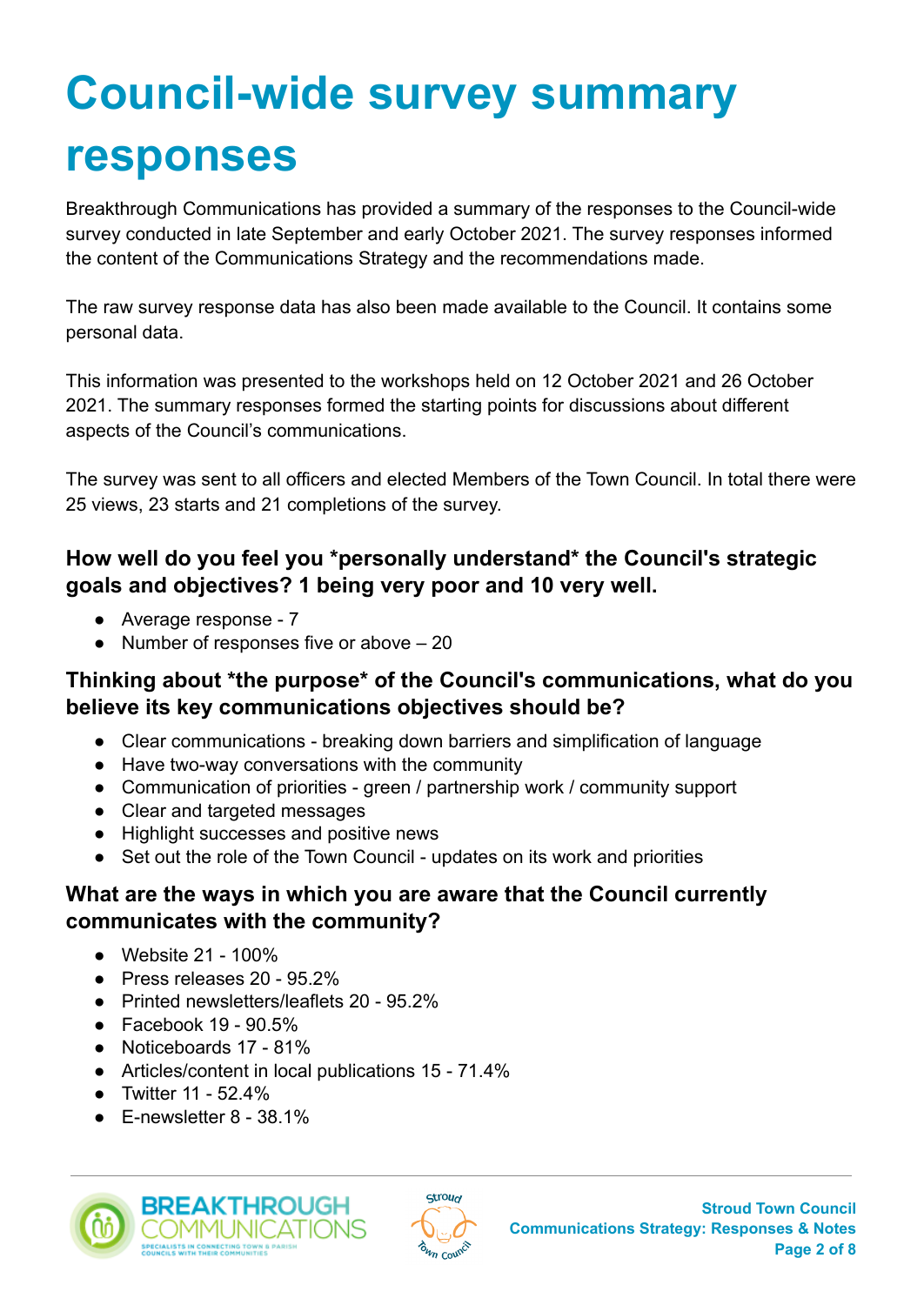- Other social media 4 19%
- Instagram 3 -14.3%
- Digital noticeboards 2 9.5%
- Other 1 4.8%
- Other: Office open to public and very visible windows, community development officer, through other organisations (community groups and commercial organisations), participation on wider district networks (CSP, Know Your Patch etc)

#### **Overall, how well do you think the Council currently communicates with the community? 1 being very poor and 10 very well.**

Average response - 6

Number of responses giving five or above – 18

# **To what extent do you feel that the community has a good understanding of the Council's \*functions\*? 1 being very poor and 10 very well.**

Average response - 4

Number of responses giving five or above  $-7$ 

#### **To what extent do you feel that the community has a good understanding of the Council's \*work and services\*? 1 being very poor and 10 very well.**

Average response - 4

Number of responses giving five or above – 9

# **To what extent you believe that the community feels\* engaged with the work of the Council\*? 1 being very poor and 10 very well.**

Average response - 5

Number of responses giving five or above - 13

# **What \*top three things\* would you like the community to know and understand about the Council?**

- We are working hard to improve things (green spaces, town centre, etc)
- The Council is community focused
- The Council cares about the environment / It is green
- Understand the Town Council's position in the local government hierarchy this was mentioned a lot by both Officers and Members
- We listen to the community / Your voice matters
- How residents can have input
- Support for the community (Grants, projects, etc)





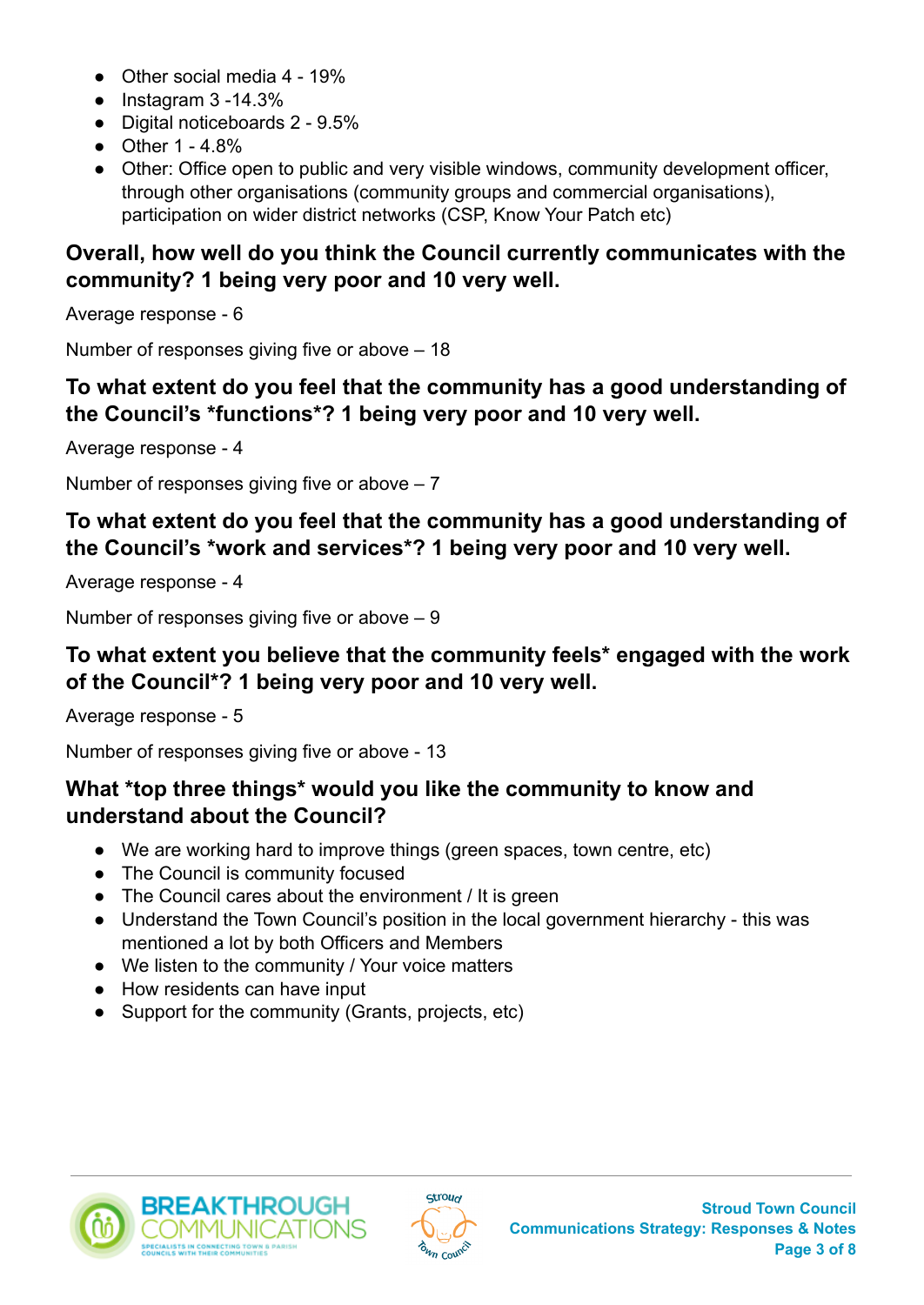**In your view, what are the biggest barriers preventing the Council from communicating effectively with the community?**

- Difficulty of getting messages across modern life being busy / people not paying attention / apathy / getting cut-through
- Social media being complicated and people only engaging when something goes wrong
- Complicated language and the nature of being a council
- Limited understanding about the role of the council / Confusion about the Town Council vs the District Council
- Limited time, budgets and staffing resources

# **If you had to name just \*one thing\* that would help the Council to communicate with the community more effectively in the future, what would it be?**

- Specific staff resource dedicated to communications (Communications staff, community-based staff, bigger communications budget)
- More face-to-face contact (Community based staff, Mayor on a bench)
- More frequent communications or more communications channels (social media, monthly eBulletin, more frequent newsletters)
- Improved messaging and targeting
- Clarity around the Town Council's role vs the District Council's role



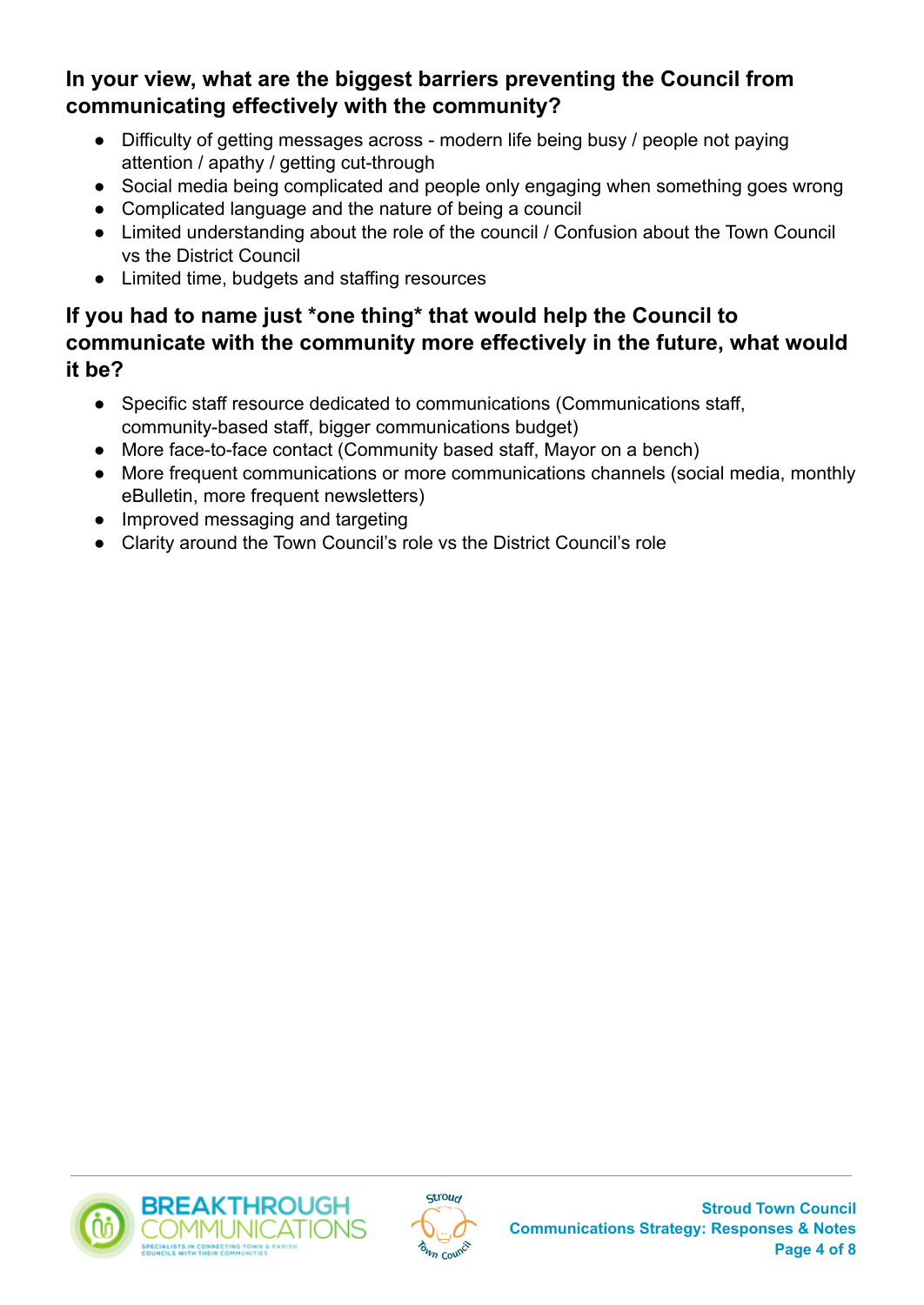# **Workshop notes**

Breakthrough Communications has provided the notes taken during the two Communications Strategy workshops for information. The workshops took place on 12 October 2021 and 26 October 2021. Please note that this information is not a verbatim recording of everything that was said.

The information gathered during the workshop informed the content of the Communications Strategy and the recommendations made.

#### **Shout Out: What do you think the council's biggest communications challenges are?**

- Need to ensure that it reaches the suburbs as well as the town centre
- Face to face
- Councillors engaging in surgeries
- Need to do more community events
- No consistent messaging Council requires a basic set of messages
- Lack of evaluation
- Social media could be more engaging
- Need for clear branding should have a logo on everything
- Should have a vibe of 'Clear you are in a different place'
- Need to move away from a 'local government' tone in communications
- Need to help people become engaged and to feel part of a community

#### **Shout Out: What one thing would help the Council to communicate more effectively in the future?**

- Be more proactive and clearer
- A discussion about resources and staff time
- Clearly articulating the difference between STC and SDC with good stories
- 'We want everyone to be a well being'
- Principal message: Focused on our community, our environment and improving our town

#### **Jamm Board: Before building a forward-looking strategy, we need to look at what has happened previously.**

#### **What has worked well in the past?**

- Community Development Officer
- Green spaces team are good at engaging
- Website
- Noticeboard
- Facebook
- Printed newsletters and leaflet
- Bridge banner



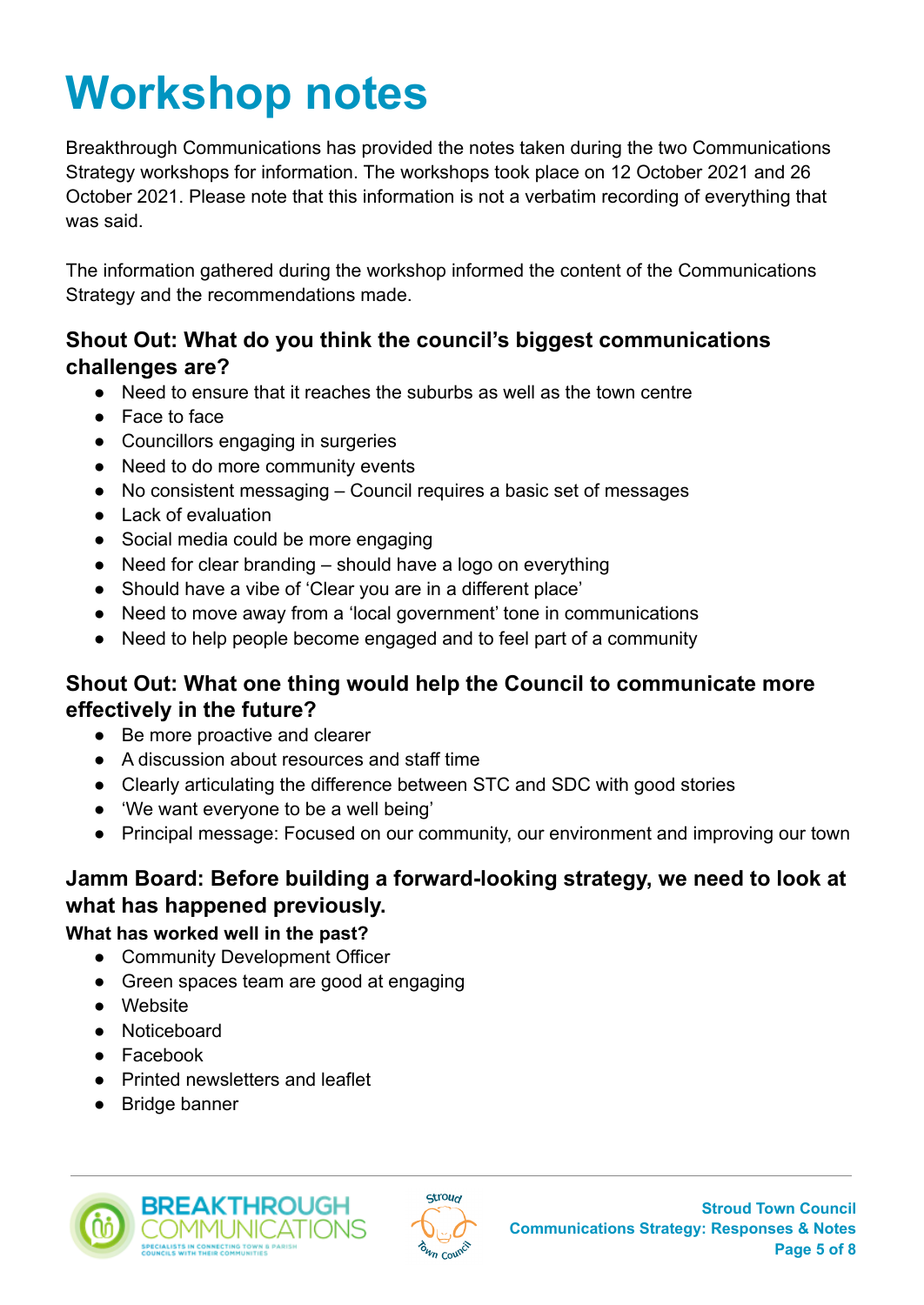- Press releases
- Shop notice boards
- Office window
- Articles and content in local publications
- Community noticeboards

#### **What has not worked so well in the past?**

- eNewsletter
- Clarity
- Mayors Facebook
- Telling stories
- Engagement with younger people
- Grants communications
- Town meeting
- Defining roles

#### **What do we know we can improve?**

- Social media Facebook/Instagram/Twitter
- Defining council brand council name
- Plain English
- Consistent messaging
- Setting measurable social media KPIs
- Using councillors to communicate / Councillors acting as ambassadors
- Getting people to tell our stories
- Annual communications plan which feeds into the budget
- Less official tone
- Consider areas outside of the town centre
- Face to face contact
- Co-producing with key audiences
- Engaging content
- Metrics
- Focus groups and citizen juries



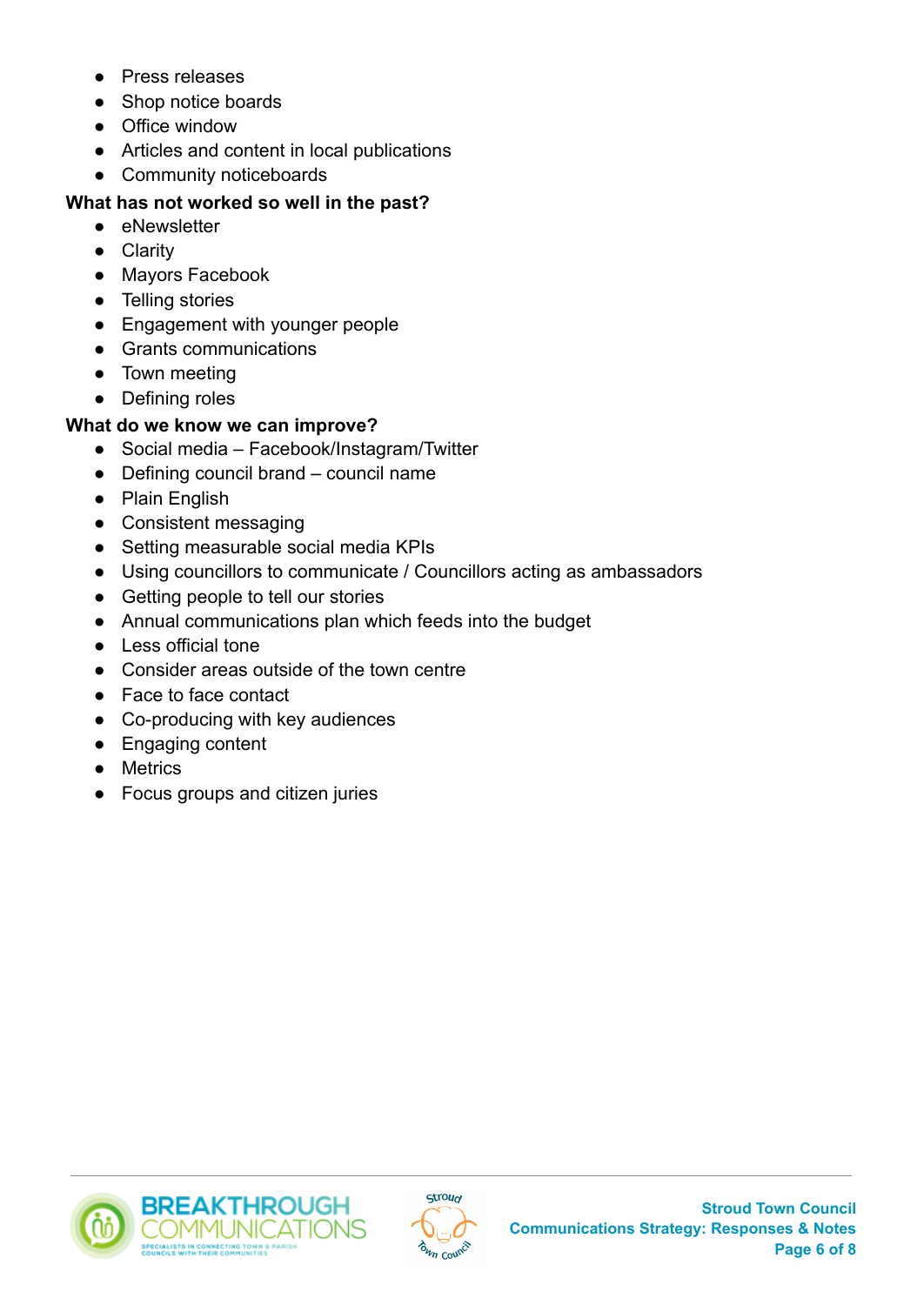# **Jamm Board: SWOT Analysis**

| <b>Strengths</b><br>Free to respond to community needs<br><b>Engaged councillors</b><br>Positive attitude and mindset<br>Provide many valued services<br>Uptake of technology<br>Proactive staff<br>Active and engaged community                                                                                                                                                                                                                                                                                      | <b>Weaknesses</b><br>Unclear messages<br><b>Branding</b><br>$\bullet$<br>Working with young people<br>Lack of understanding about roles and<br>$\bullet$<br>functions<br>STC vs SDC roles and functions<br>Tone of voice and use of plain English<br>$\bullet$<br>Old office – lacking an accessible feel<br>Define audience |
|-----------------------------------------------------------------------------------------------------------------------------------------------------------------------------------------------------------------------------------------------------------------------------------------------------------------------------------------------------------------------------------------------------------------------------------------------------------------------------------------------------------------------|------------------------------------------------------------------------------------------------------------------------------------------------------------------------------------------------------------------------------------------------------------------------------------------------------------------------------|
| <b>Opportunities</b><br>Define audience<br>Destuffing of language and services -<br>"welcoming"<br>Possibility to expand the team<br>Build on progress and positivity<br>Able to influence budget in the coming<br>year<br>Councillors acting as community<br>$\bullet$<br>ambassadors<br>More face-to-face contact<br>Community hub at office?<br>Co-creation of stories<br>More use of social media "actions"<br>creating negative publicity"<br>Visitor and events offer made clear on<br>website and social media | <b>Threats</b><br>Actions creating negative publicity<br>Time and resource constraints<br>Active and engaged community<br>$\bullet$<br>Negative campaigning                                                                                                                                                                  |

# **Key audiences for Comms Strategy**

Some discussion was had about the specific audience about Stroud's traditional communities. However, the workshop came to the position the principal audiences to be addressed by the Communications Strategy should be:

- Living in Stroud
- Shopping in or visiting Stroud
- Working in Stroud
- Socialising in Stroud
- Studying in Stroud

#### **Messages**

In terms of overall tone there is a desire to move to less stuffy, formal, and difficult language. Try to be more collaborative in approach. Aim for a two-way conversation.